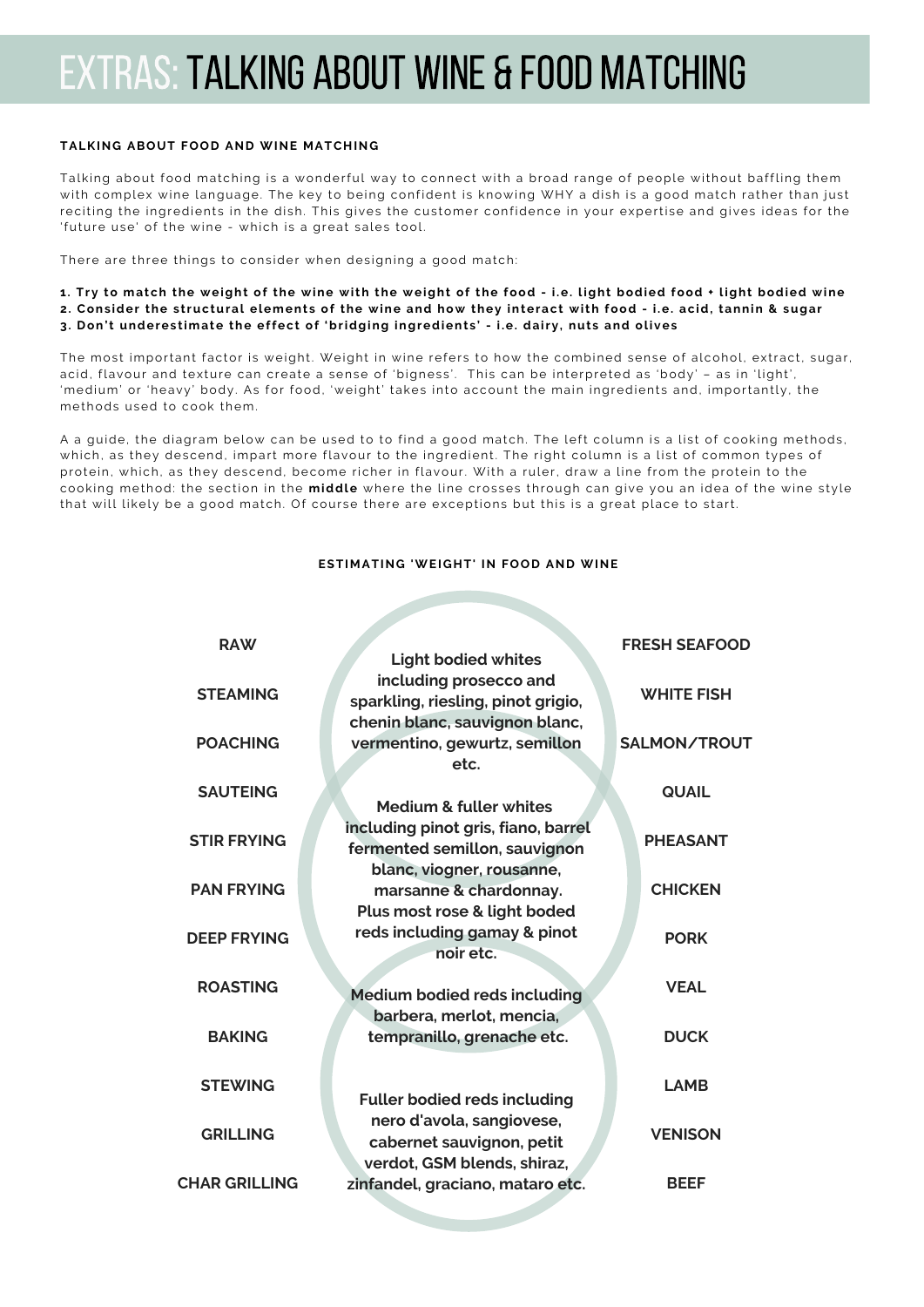## extras:TALKING ABOUT WINE & FOOD MATCHING

#### **STRUCTURE - THE BIG FOUR**

Acidity, sweetness, saltiness, bitterness: these four sensations are as much a part of wine as they are of food, so try to think of how you can balance them.

### **ACIDITY**

Generally speaking, try to match high acid wine with high acid food. You can add acid through olive oil, citrus , vinegar or tomatoes .

Acidic wine has the ability to 'cut through' oil, butter and natural fats - if you feel compelled to squeeze a lemon over whatever you're eating, a high acid white wine is probably a good option.

Acidity in wine will highlight naturally beautiful, fresh flavours - especially simple, fresh, uncomplicated wines that allow the food to sing. Think fresh curd cheese, zucchini flowers, tomatoes and oysters.

Great high-acid varieties include riesling, sauvignon blanc, chenin blanc, muscadet, sangiovese, nebbiolo and pinot noir.

#### **SWEETNESS**

Generally speaking, try to match off-dry wines with spicy food, and dessert wines with dessert. In addition to spicy oil-based dishes, slight sweetness in food is a wonderful complement to mild sweetness (off-dry) in wine think about chutneys, grilled nectarines, mango salsa and raisins. Be careful around high coconut levels coconut milk & cream is very mouth-coating and can make a sweet wine seem out of balance.

Dessert wine should be sweeter than the dessert it's served with. Think meringue-based desserts with moscato, stone fruit-based desserts for late harvest and botrytis wines, and chocolate-based dishes for fortified wines. An interesting contrast is dessert wine with salty, rich blue cheese.

#### **SALTINESS**

Saltiness in food enhances the flavour of the wine, so be sure whatever you're drinking is good. You probably will do best with something cleansing and light. Tannic reds with salty, oily food can feel metallic, so avoid cabernet sauvignon with your next Friday-night-fish-and-chips - instead try a light pinot noir or zippy pinot grigio.

### **TANNIN**

Tannin is fundamentally bitter, so can be balanced with bitterness in food. Think charred meat and bitter leaves. Adding pepper also is a good move.

When your mouth is clean, tannin binds to your saliva, resulting in the puckering sensation. If you have some fat and protein though, it binds to that instead - which makes the wine seem softer and less drying. Try it next time your have steak for dinner - just note that the effect is increased the more your chew your food.

High tannin clashes with fish oils, most hot spices, low protein food and very creamy cheeses - and can make some food seem metallic. So avoid fish, tofu, and oily spicy dishes like curry.

If you are eating anything dark and spicy– try a fruity, low tannic red – grenache and gamay are good options . For green curry, pinot gris is a good option - as is apple cider.